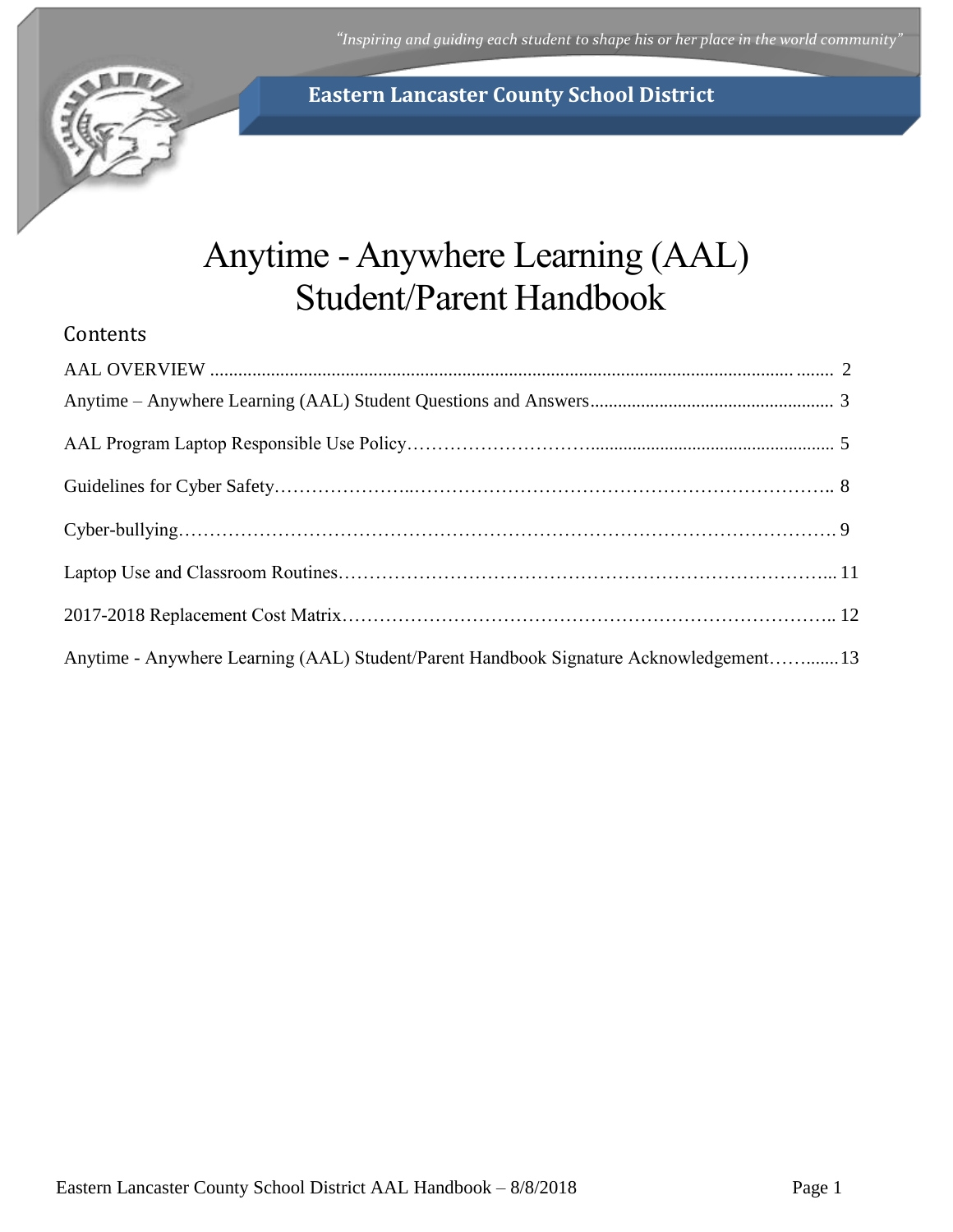

# **OVERVIEW**

<span id="page-1-0"></span>Eastern Lancaster County School District is committed to the implementation of strategies to enhance the education of our students through our Anytime-Anywhere Learning (AAL) program. The AAL program is defined as a flexible and personalized educational program that integrates new instructional strategies and a mixture of technology tools with the goal of transforming classrooms from teacher-centric to student-centered personalized learning environments which focus on high academics and the integration of 21st century skills. The AAL program is occurring as a result of the District's strategic plan, which included a goal to integrate 21st Century Learning Skills by utilizing computers as instructional tools.

Key components of the AAL program include the expanding role of the classroom teacher, use of a learning management system, and use of student mobile computing devices. Teacher roles are expanding to provide a blended approach of traditional and digital learning resources while mentoring students on how to become self-regulated in their own learning. The learning management system enables teachers to organize curriculum content, provide formative assessments to help change instructional practice, and create a more personalized learning path for students. Mobile devices provide the anytime-anywhere access to learning that is needed for our students to become proficient, life-long learners. Student-centered instructional strategies being introduced include project-based learning, active inquiry, computer-based formative assessments, and hybrid learning. The District continues to go to great lengths to provide our educators with ongoing professional development for best practices in using technology and new instructional strategies.

Every year in grades 7 through 12, students will be participating in the AAL program. Students in these grades will have assigned laptops that they will take home every night. The laptop has all of the necessary software needed for their curriculum and learning goals in addition to an internet filter that is active at both school and anywhere the students access the Internet. Parents or guardians of Garden Spot students have the ability to sign up to receive an email that provides a detailed internet report and what their child is doing on their assigned computer. Parents can sign-up to receive the report through the information update portal.

Costs associated with the AAL program are offset with the reduction in printing, curtailment of traditional textbook purchases, and extension of current student and staff computer refresh cycles. The District is always searching and applying for additional grant funding to further offset costs. Parents and/or guardians do not have to pay a fee for their student's technology use, however; damage to technology by the student, willfully or accidentally, shall incur a fee which is listed in the replacement cost table later discussed in this handbook.

Please read this handbook in its entirety. If you should have any questions regarding any of the materials presented, please contact your child's principal.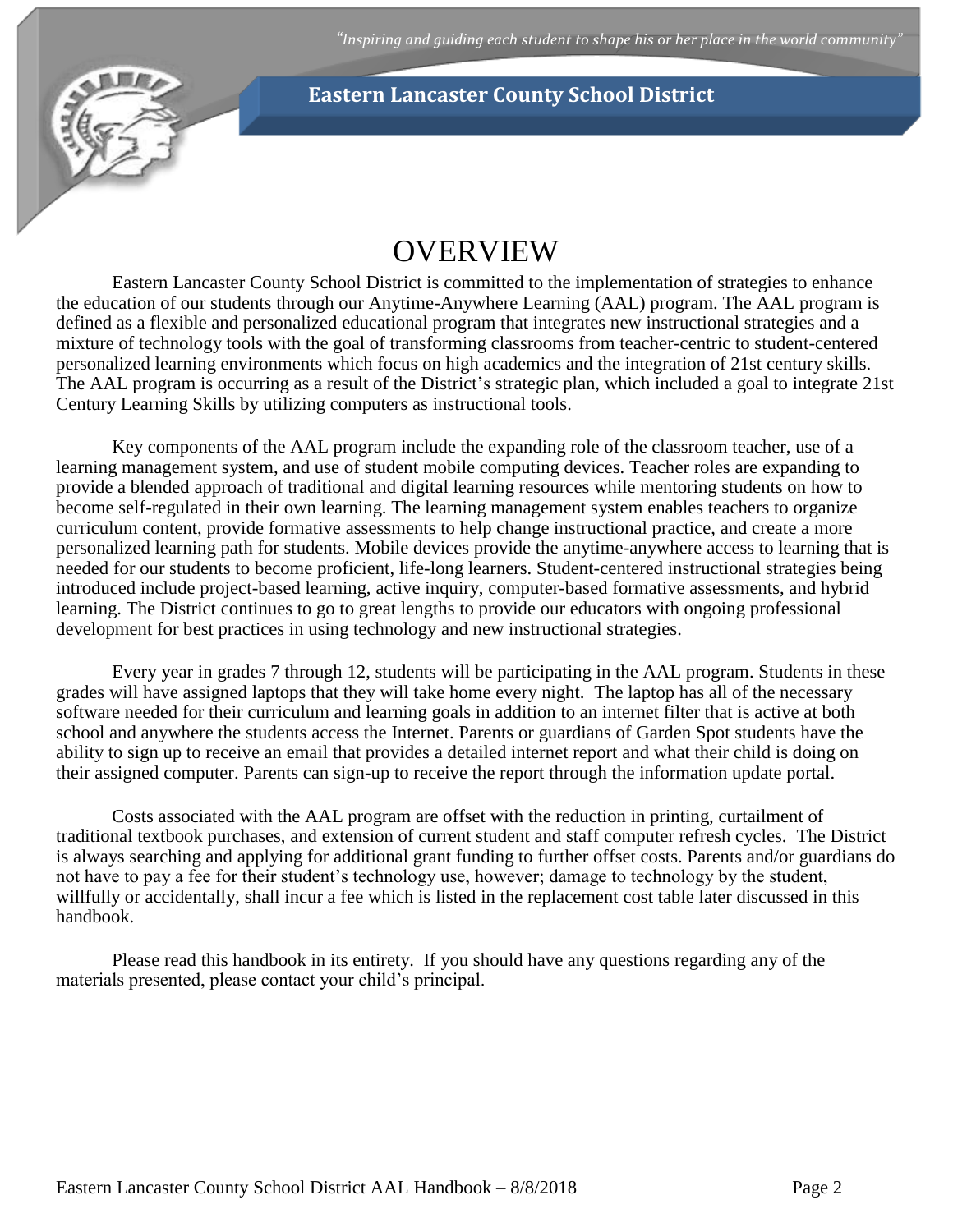

# AAL Student Questions and Answers

## <span id="page-2-0"></span>**Q: What are the goals of the AAL Program?**

- To promote an environment where students have access to anytime-anywhere learning.
- To equip teachers with tools necessary to differentiate instruction for personalized learning.
- To prepare students with essential digital literacy skills needed to compete in a global workforce.
- To provide for deeper learning opportunities that reach beyond a traditional classroom setting.
- To encourage  $\&$  motivate students to think critically and apply  $21<sup>st</sup>$  Century Learning Skills needed for real-world innovation.
- To cultivate self-directed life-long learning, responsibility, & collaboration using digital communication and productivity tools.

## **Q: What is the AAL program?**

A: It is a District program to provide students with a District-owned laptop as a tool to help integrate new instructional strategies in order to integrate 21st century learning skills in the classroom.

## **Q: How will the AAL program help me academically?**

 A: Preliminary educational research shows that when students effectively use computers in the classroom, students are provided with deeper learning experiences and are more effectively able to apply 21<sup>st</sup> Century Learning Skills. To compete in our global economy and equip our students for post-secondary education, the District needs to provide a learning environment that integrates today's digital tools, accommodates mobile lifestyles, and encourages students to work collaboratively in team environments. Through providing this learning environment, we will meet these globally competitive demands which will allow students to manage their own learning at any time and any location. This program is designed to enhance current teaching/instructional strategies through the effective use of technology and 21<sup>st</sup> Century teaching methods.

## **Q: When will I receive the District-issued laptop?**

A: You will receive a District-issued laptop during the 1<sup>st</sup> week of school provided you have completed an orientation and after the District receives a signed acknowledgement of the Responsible Use Policy.

### **Q: What happens if my parents refuse to sign agreeing to the guidelines and responsible use?**

A: Students in grades 7-12 will need to go to the Technology Department to sign out an assigned laptop every morning and return it at the end of each day of school. Students in grades 7-12 will still be responsible for any homework assignments that require the use of a computer to complete assignments.

### **Q: May I use my own laptop carrying case?**

A: No. Students have to use the case that the District has purchased. The District has researched many carrying cases and has found that the one provided is the best at minimizing damage.

## **Q: May I decorate the District provided case or laptop?**

A: No you may not decorate either the case or laptop. Laptops or carrying cases that have pencil/pen/magic marker writing on them, stickers, or any other marks on them will be viewed as vandalism. There will be an associated cost to restore the laptop to the original condition if marked up intentionally.

## **Q: Who owns the District laptop?**

A: The Eastern Lancaster County School District owns the District laptop computer. It is therefore very important that you take good care of it, leave the tags in place, don't damage it or write on it, as it doesn't actually belong to you.

### **Q: May I take the District laptop home?**

A: Students in grades 7-12 may take the laptop home once the computer assessment form has been completed and the Responsible Use Policy has been signed.

## **Q: May I access the Internet and my printer at home with the District laptop?**

Eastern Lancaster County School District AAL Handbook –  $8/8/2018$  Page 3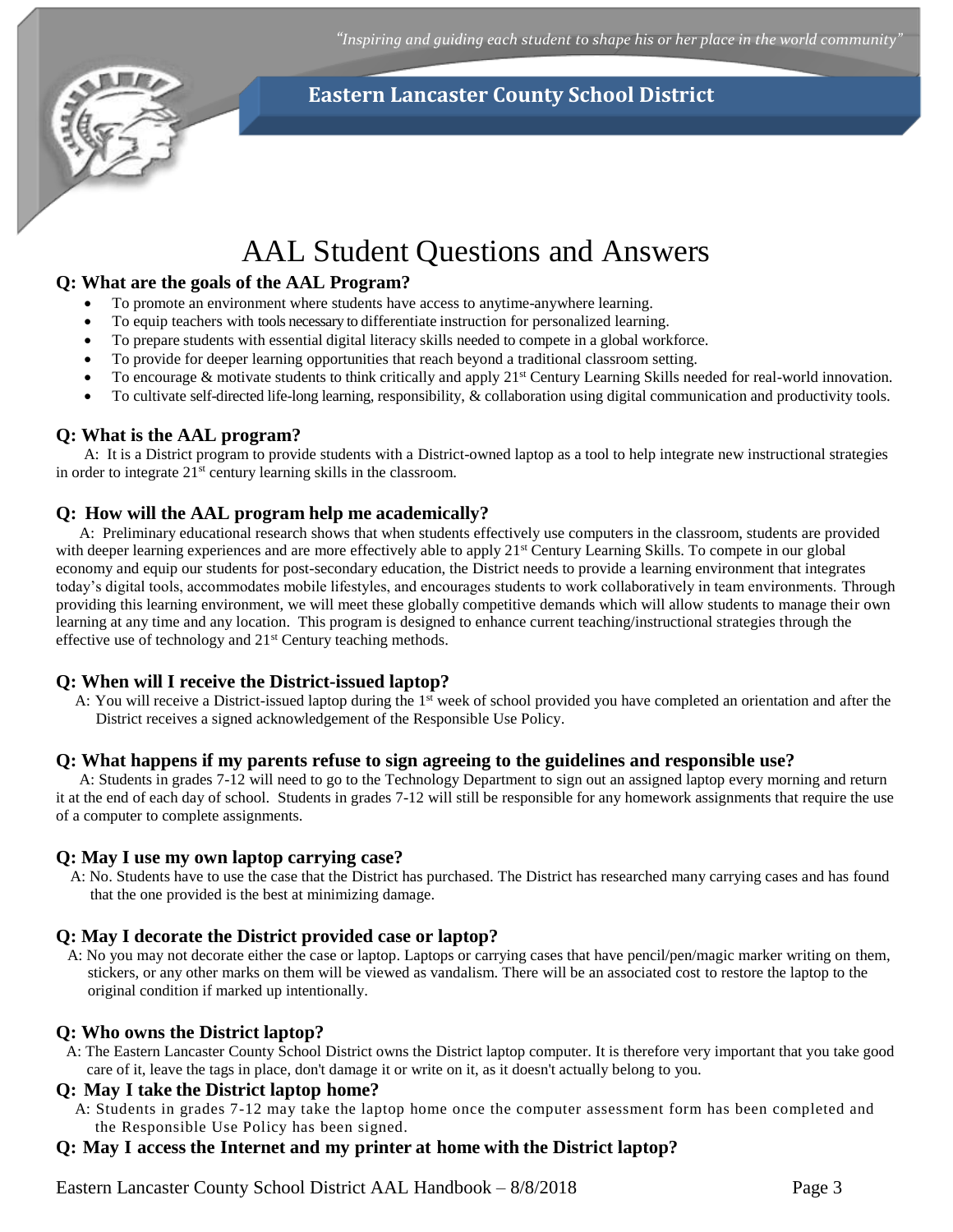

A: You may use the computer at home and access your home internet in support of academics. There is a filter installed, however; parents should not rely on the filter as a catch all for inappropriate content. There is no such thing as a perfect filter. Under no circumstances should anyone try to tamper with the installed filter. Any attempts to remove or manipulate the filter will be considered a violation of the acceptable use policy. You will not be able to print to a home printer because the installation of your printer driver requires that you have administrative rights to the District laptop. Students are prohibited from having administrative rights to District computers.

## **Q: What do I do if my District laptop doesn't work or is damaged?**

A: Please report to the Technology Department as soon as possible. It's important not to delay as one problem can lead to another if not solved right away. If your computer is damaged, we will fix it or send it out for repair. Ifit needs to be repaired, we will loan you a computer to use until it's returned. Under no circumstances should you or anyone else take the computer to a third party to try to fix. District provided laptops are property of the school District and District personnel shall fix related problems.

## **Q: May I put games or software on the District laptop?**

A: No. Games or other software must be installed by the Technology Department. Software shall not be installed unless it is in support of the curricular goals and objectives of the District. Any non-installable games, software, or music that you have legally purchased may be put on your laptop, however; if you install anything on the computer that causes the computer to stop functioning, it will be reformatted. This means all files will be lost. The District is not responsible for any loss incurred for personally owned software, games, or music. Under no circumstance shall students have pay-for games, pay-for software, or music on the laptop in which you have not purchased. Unlicensed/illegally obtained media is prohibited and may result in legal action for copyright infringement and/or software piracy by the licensed owners of such.

## **Q: How do I carry my laptop?**

A: Always carry the District laptop in its backpack case, even when at home. The hinge on the laptop can become damaged if you carry it open and the risk of tripping or dropping the computer exists if you don't have it in the case.

### **Q: Where do I keep my District laptop while at school?**

A: At school, you will use your laptop for nearly all your classes. For any classes not requiring your laptop, or during lunch, you must store your laptop in your locker. If you do not do this, you run the risk of having your laptop *"kidnapped"* by faculty/ administrators. You are responsible for the laptop and should never leave it unattended or unsecured.

### **Q: Is there anything special I should do with my District laptop at home?**

A: Just be sure you plug it in overnight so you come to school with a fully charged battery. Also, be sure to bring your laptop and power cord with you every day to school. You will be responsible if your computer is not ready for classwork every day. It will be viewed as if you have left your textbook at home if your computer is not charged and ready to go every morning.

### **Q: How long will I have the District laptop?**

A: The laptop is yours to use during the school year. Prior to the beginning of summer, we will collect the computers and reformat them. Once school starts up again, you will receive a District laptop.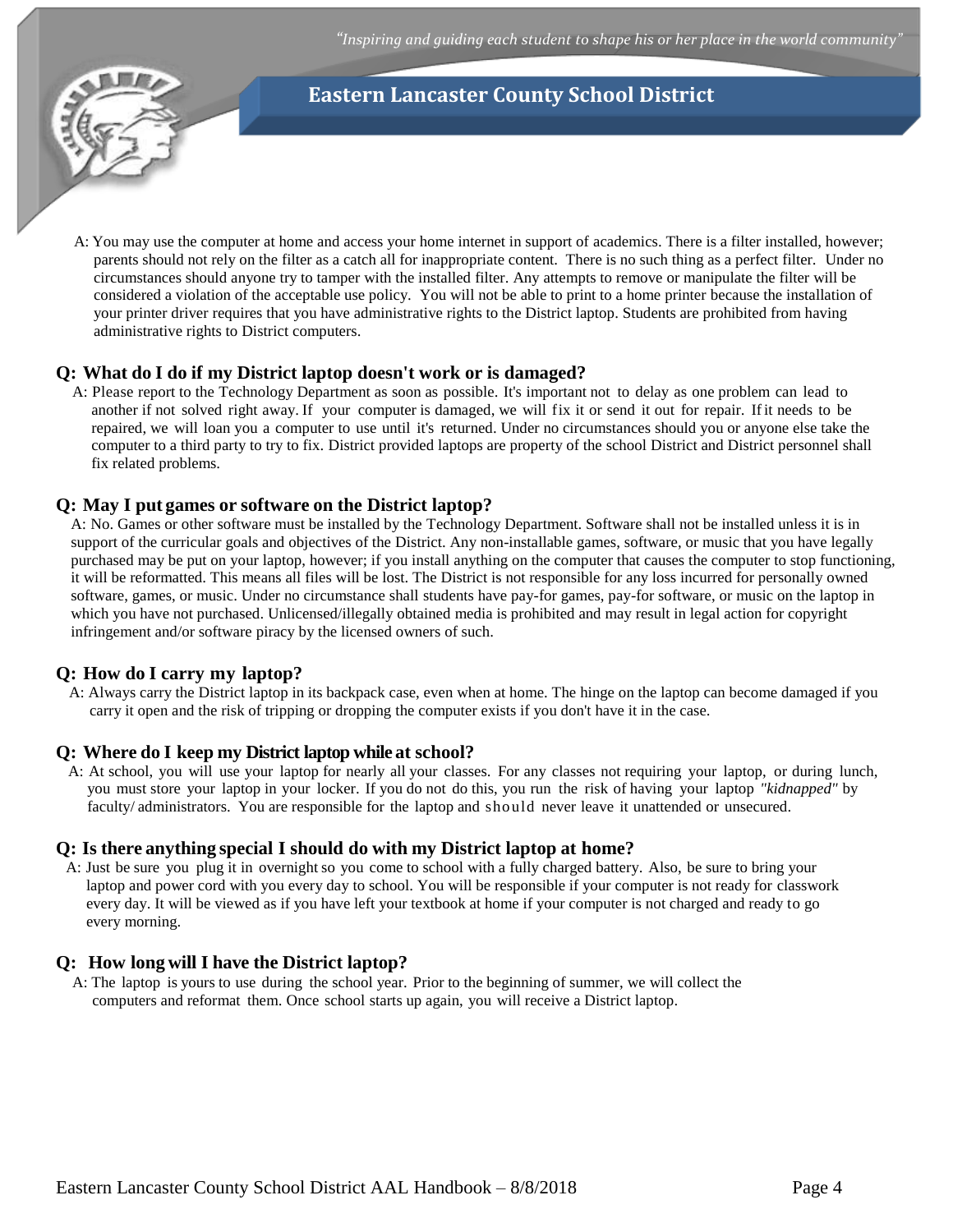

# AAL Program Laptop Responsible Use Policy

<span id="page-4-0"></span>As the Eastern Lancaster County School District embarks on the journey to enrich learning experiences, students are encouraged to use District resources such as computers, software, e-mail, and the internet for educational or school related activities and for the exchange of useful information. The laptop is the property of the District and is to be used solely by the student it is being issued to for academic reasons.

Appropriate or acceptable educational uses of the laptop include:

- The use of software, hardware, email, and the intranet/internet for academic purposes.
- Accessing the Internet to retrieve information from libraries, databases, and websites to enrich and expand learning opportunities.
- E-mail and online work to facilitate communication and for school projects and/or assignments.

All users are expected to conduct their online activities in an ethical and legal fashion. The use of these resources is a privilege, not a right. Misuse of these resources will result in the suspension or loss of these privileges, as well as possible disciplinary, legal, or other action necessary. Examples of inappropriate or unacceptable use(s) of these resources include, but are not limited to, those uses; that violate the law or the Acceptable Use Policy (Board Policy 815), the rules of network etiquette, and that would disrupt the educational environment or hamper the integrity or security of school network. Some unacceptable practices include:

- The use of Instant Messaging or screen-sharing programs with other students during school hours.
- Transmission of any material in violation of any U.S. or state law, including but not limited to: copyrighted material without the written permission of the author or creator; threatening, harassing, pornographic, or obscene material; or material protected by trade secret.
- As with all forms of communications, e-mail or other network resources may not be used in a manner that is disruptive to the work or educational environment. The display or transmission of messages, images, cartoons or the transmission or use of email or other computer messages that are sexually explicit constitute harassment, which is prohibited by the Eastern Lancaster County School District.
- The use for personal financial, political, or commercial gain, product advertisement, or the sending of unsolicited junk mail or chain letters is prohibited.
- The forgery, reading, deleting, copying, or modifying of electronic mail messages of other users is prohibited.
- The creation, propagation, and/or use of computer viruses or other malicious logic is prohibited.
- Deleting, examining, copying, or modifying files and/or data belonging to other users is prohibited.
- Unauthorized copying/installation of software programs belonging to the school is prohibited.
- Intentional destruction, deletion, or disablement of installed software on any computer is prohibited.
- Vandalism is prohibited. This includes, but is not limited to, any attempt to harm or destroy the data of another user, the network/Internet, or any networks or sites connected to the network /Internet. Attempts to breach security codes and/or passwords are considered a form of vandalism.
- Destruction of hardware or software or attempts to exceed or modify the parameters of the system is prohibited.
- Intentional overloading of school computer resources.

Access to school e-mail and similar electronic communication systems is a privilege, and certain responsibilities accompany that privilege. District users are expected to demonstrate the same level of ethical and professional manner as is required in face-to-face or written communications. All users are required to maintain and safeguard password protected access to both personal and confidential District files and folders.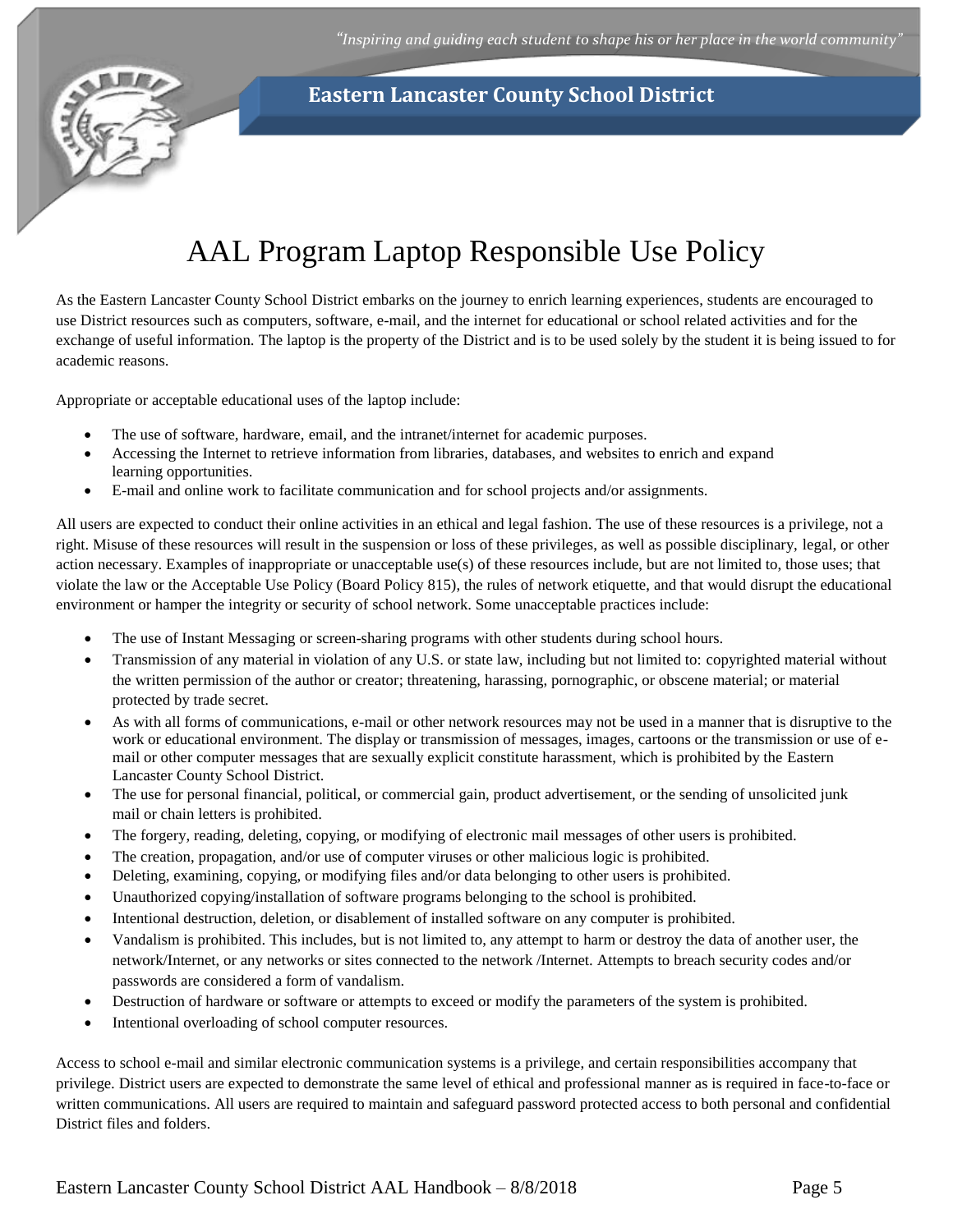

Unauthorized attempts to access another person's e-mail or similar electronic communications or to use another's name, e-mail, or computer address or workstation to send e-mail or similar electronic communications are prohibited and will subject the individual to disciplinary action. Anonymous or forged messages will be treated as violations of this policy. Nothing in this policy shall prohibit the District from intercepting and stopping e-mail messages that have the capacity to overload the computer resources. All users must understand that the District cannot guarantee the privacy or confidentiality of electronic documents and any messages that are confidential as a matter of law should not be communicated over e-mail.

The District reserves the right to access e-mail to retrieve information and records, to engage in routine computer maintenance and housekeeping, to carry out internal investigations, to check Internet access history, or to disclose messages, data, or files to law enforcement authorities. Any information contained on any computer, cloud, or internet transmitted through or purchased by the Eastern Lancaster County School District are considered the property of the District. Files stored or transmitted on District equipment, cloud services, or the network are property of the District and are subject to review and monitoring. The District reserves the right to confiscate the property at any time.

This agreement applies to stand-alone computers as well as computers connected to the network or Internet. Any attempt to violate the provisions of this agreement will result in revocation of the user's privileges, regardless of the success or failure of the attempt. In addition, school disciplinary action, and/or appropriate legal action may be taken. The decision of Technology Department and building administrators regarding inappropriate use of the technology or telecommunication resources is final. Monetary remuneration may be sought for damage necessitating repair, loss, or replacement of equipment and/or services.

#### **Liability**

The laptop is issued to the student who, with his or her parents or legal guardians, are the only authorized users of that computer. Although each student accepts responsibility for the care and use of the laptop, the laptop remains the sole property of the District. The District owns licenses for the software installed on the laptop. Under no circumstances may any of this software be transferred to any other computer. The District purchased an extended warranty contract on all laptops. However, in the event of damage to the laptop caused by vandalism or negligence as determined by our warranty provider, parents will be charged for the required repair.

#### **Case**

Each student will be given a laptop carrying case. The laptop must be transported in the provided case at all times, especially when carrying it between classes and to and from school. Under no circumstances shall a student be permitted to carry a laptop with the lid open. Students may NOT personalize the District provided backpack or carrying case in any way.

#### **Daily Use**

Students are expected to arrive at school every day with their laptop battery fully charged and with the laptop power adapter. Students that fail to bring these items in or have their battery fully charged will be subject to appropriate disciplinary action.

#### **Network Access**

Use of the District network is governed by the District Acceptable Use Policy. Students have a personal folder on the server accessible only to them, their teachers, and the Technology Department. They also have access to group folders, shared by other students and teachers.

#### **Web Access and E-mail Access**

Students will utilize their school issued e-mail account to communicate to teachers and administrators. Under no circumstances shall students use their own personal email to communicate with District employees.

#### **Athletic policy**

Under no circumstances should laptops and/or carrying cases be left on the practice/game field before, during, or after practice or games. Students will be given a combination lock and locker to store their laptop with the backpack. Lockers must be locked at all times. Students are responsible for damage or theft of computer and backpacks if left unsecured. Students will be allowed to return to the locker room to retrieve their laptop/backpack at the end of practice /game. A student may not take his or her laptop to away games,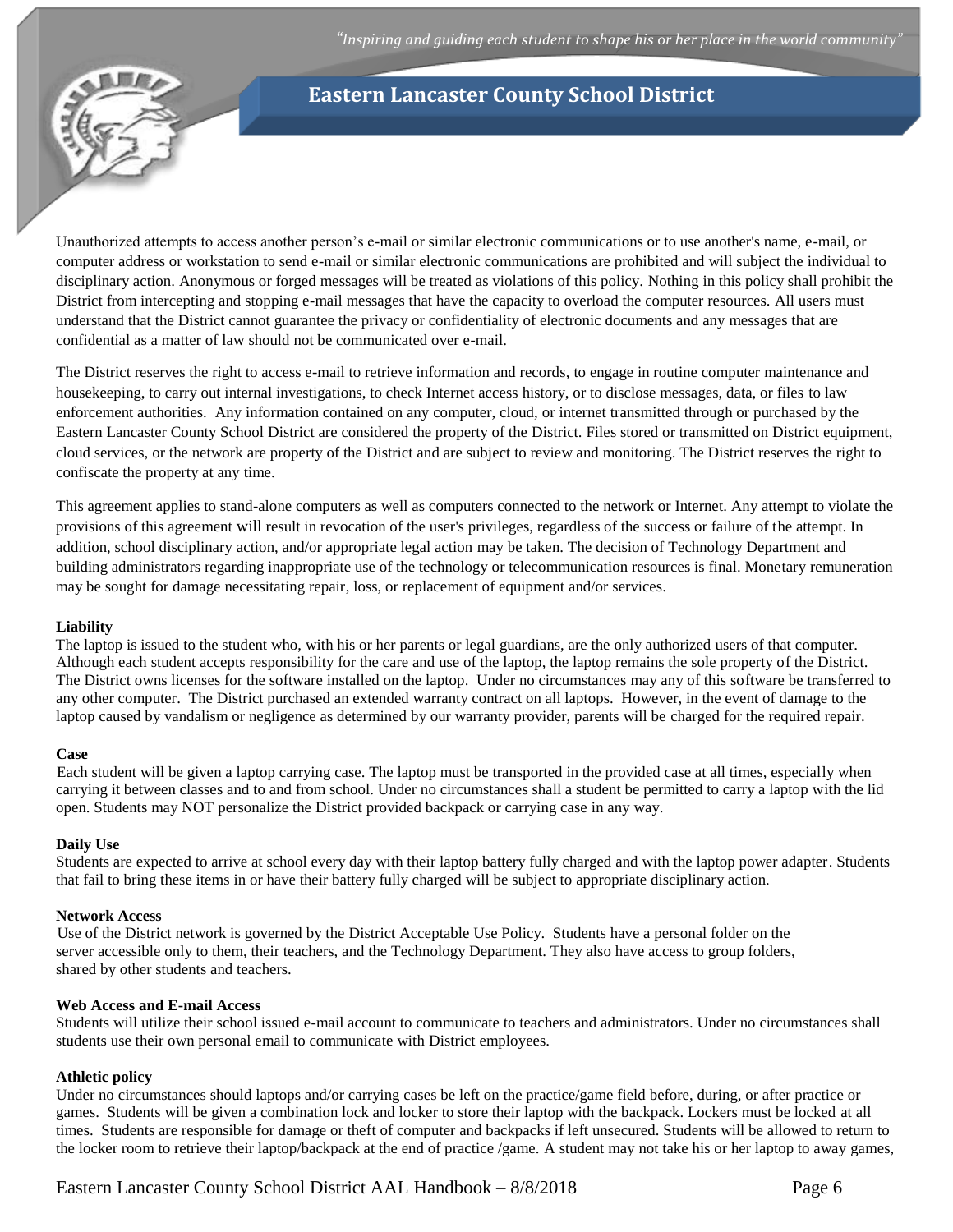

it must stay within the District (i.e. locked in their locker in the locker room). The student or his/her parents must make plans to transport it home.

#### **Power adapters**

On a case by case basis, loaner batteries and power adapters are available in Technology Department. A student may borrow a charger during the day by signing it out. It must be returned at the end of the day.

#### **Care**

Laptops should not be left in temperatures below 35 degrees or above 90 degrees. Food, drinks, or pets should not be near the laptop to avoid damage. Rain, wet hands, and high humidity are risky to laptops and should be avoided. Laptops are not to be left in a vehicle, this encourages theft and exposes the computer to temperature changes outside of their operating limits. This is considered negligence (please refer to the section titled *Liability)*.

Students may not personalize the laptop, case, or peripherals in any way. This constitutes vandalism and will be subjected to appropriate disciplinary action and where appropriate, monetary restitution.

#### **Security – school vehicle transportation - cafeteria**

The laptop should be with the student or locked in his or her locker in the school building at all times. Students should always guard their laptop closely. It must not be left on car seats, on benches, or anywhere that might be tempting to others. Unattended laptops at school are subject to be "kidnapped" by faculty and taken to the school office or Technology Department.

Students who use school bus/van transportation will transport the computer to and from school inside the District provided carrying case. Under no circumstances shall a student take out his/her computer on the school bus/van. Students are prohibited from using their computers in the cafeteria or other public area during lunch time.

#### **Loaner Laptops**

Should the laptop become inoperable, a student will be issued a loaner laptop while their laptop is being repaired. The loaner laptop assumes all aspects and policies of the student originally issued laptop.

#### **Backing Up**

Students are responsible for backing up their personal files to their District home folder located on the network. Server files are backed up on a nightly basis. Files that are saved to the desktop of the computer are not backed up. The District or school is not responsible for students who lose files or data because they failed to save it in the right place. If a computer fails or has a virus, it will be wiped clean and imaged. The Technology Department will not take any measures to save or recover data stored on the computer. Students are encouraged to purchase a USB flash drive to perform their own backups.

#### **Troubleshooting**

Students should report any laptop problems (i.e. printing, software issues, syncing, etc.) to the classroom teacher or to the Technology Department as soon as possible. Students are prohibited from trying to troubleshoot any hardware problem. Under no circumstances shall the District owned laptop be taken to a third party for repair or troubleshooting. All issues relating to the functionality of the laptop shall be reported to the Technology Department.

Failure to abide by this policy, regardless of the resolution, will be considered vandalism and or negligence. (Please refer to the section titled *Liability)*

#### **Damage / Theft**

All physical damage to the laptop must be reported immediately to a responsible adult-either at home or at school. It must be reported to the Technology Department no later than the next school day. The Technology Department will arrange for repair and a loaner as needed. Accidental or intentional damage is not covered by our warranty. The parent/student is responsible for all damages to District issued laptops and subject to a cost of repair or replacement of up to \$100 which is the amount of our deductible for first time damage. Second incident of damage costs/charges will be up to but not exceed \$200. Third time will be up to but not exceed \$300 and so forth.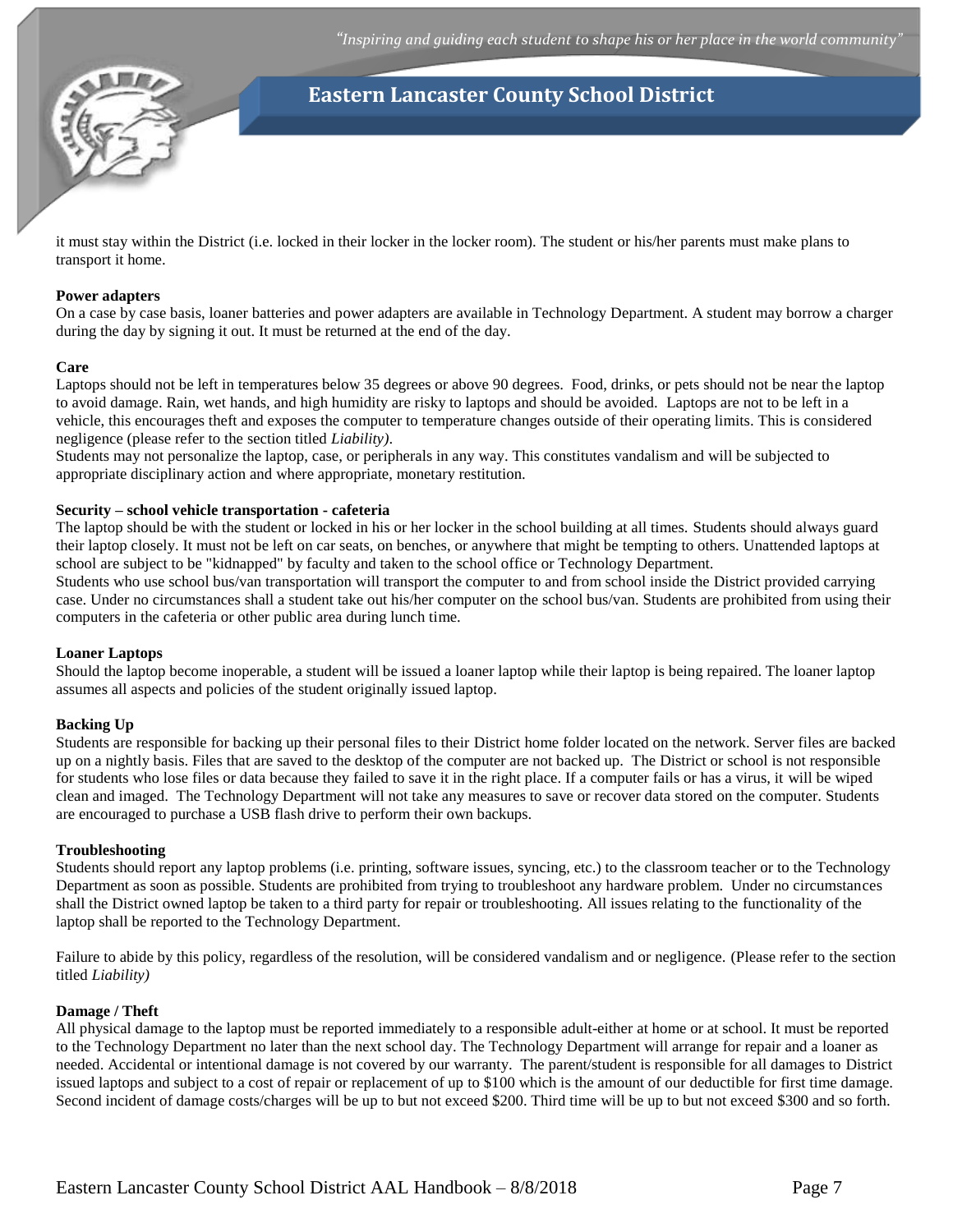

# Guidelines for Cyber Safety

<span id="page-7-0"></span>The District needs to provide a learning environment that integrates today's digital tools, accommodates mobile lifestyles, and encourages students to work collaboratively in team environments. Through providing this learning environment, we will meet these demands which will allow students to manage their own learning at any time and any location. However, the Internet is not the place for an all-access pass. Students of all ages need supervision. Below are a few tips that can help keep your child safe online.

- You should spend time with your child on-line by having them show you his/her favorite online destinations. At the same time, explain what about online dangers. Make sure your child keeps passwords secret from everyone (except you). Even best friends have been known to turn against one another & seize control of each other's online accounts.
- Instruct your child that the computer is to be used in a common open room in the house, not in their bedroom. It is much more difficult for children to fall prey to predators when the computer screen is actively being watched by others.
- If you can, utilize additional content filters at the modem/router level. Content filters are not 100% fail safe. Do not rely on the content filter to protect your child.
- Always maintain access to your child's social networking and other on-line accounts and randomly check his/her e-mail. Be up front with your child about your access and reasons why. Tell him or her that protecting them is your job as a parent.
- Teach your child the responsible use of the resources on-line. Instruct your child:
	- $\bullet$  To never arrange a face-to-face meeting with someone they met on- line;
	- \* To never post pictures of themselves on the Internet or on-line service to those they don't personally know;
	- \* To never give out identifying information such as their name, home address, school name, or telephone number. Teach your child to be generic and anonymous on the Internet. If a site encourages kids to submit their names to personalize the web content, help your child create online nicknames that do not give away personal information;
	- $\bullet$  To never download pictures from an unknown source, as there is a good chance there could be sexually explicit images;
	- $\bullet$  To never respond to messages or bulletin board postings that are suggestive, obscene, or harassing;
	- That whatever they are told on-line may or may not be true.
- Set clear expectations for your child. Does your child have a list of websites that he/she needs to stick with when doing research? Is your child allowed to use a search engine to find appropriate sites? What sites is your child allowed to visit just for fun? Write down the rules and make sure that he/she knows them.
- Stay involved with your child's school by remaining in close contact with your child's teachers and counselors. If trouble is brewing among students online, it may affect school. Knowing what's going on at school will increase the chances that you'll hear about what's happening online.
- Tell your child that people who introduce themselves on the Internet are often not who they say they are. Show your child how easy it is to assume another identity online. Don't assume your child knows everything about the Internet.
- Video-sharing sites are incredibly popular with children. Children log on to see the funny homemade video the other children are talking about; to watch their favorite soccer player score a winning goal; even to learn how to tie a slip knot. With a free account, users can also create and post their own videos and give and receive feedback. With access to millions of videos comes the risk that your child will stumble upon something disturbing or inappropriate. YouTube has a policy against sexually explicit content and hate speech, but it relies on users to flag content as objectionable. Sit down with your child when they log onto video-sharing sites so you can guide their choices. Tell them that if you're not with them and they see something upsetting, they should get you.
- Remind your child to stop and consider the consequences before sending or posting anything online. He should ask himself, "Would I want my parents, my principal, my teacher, and my grandparents to see this?" If the answer is no, then they shouldn't send it.
- Learn to use privacy settings. Social networking sites, instant messaging programs, even some online games offer ways to control who your child can chat with online or what they can say to each other. Visit the sites where your child goes and look for the sections marked "parents," "privacy," or "safety."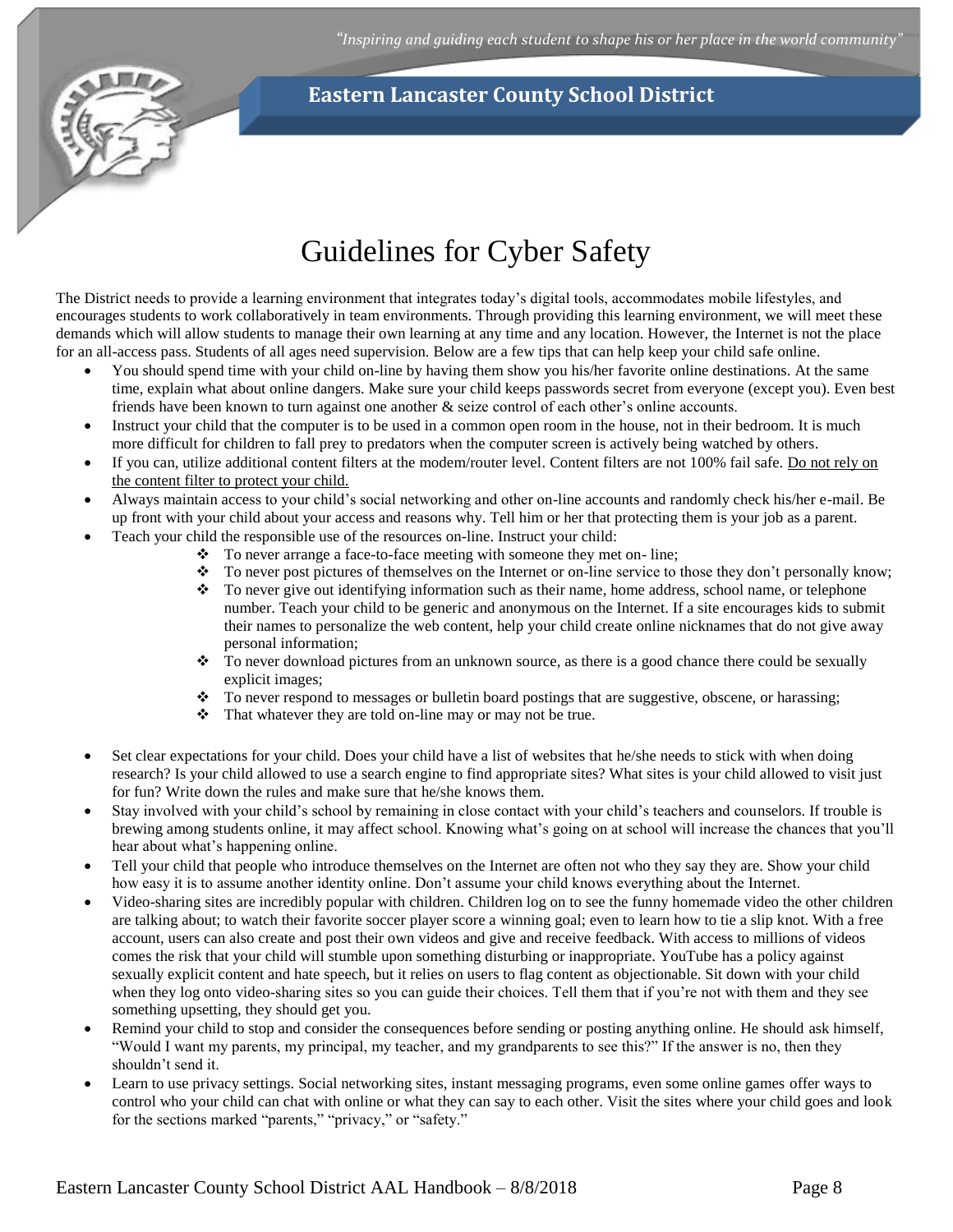

# Cyber-bullying

<span id="page-8-0"></span>The Eastern Lancaster County School District is committed to providing all students with a safe, healthy, and civil school environment in which all members of the school community are treated with mutual respect, tolerance, and dignity. The school District recognizes that bullying creates an atmosphere of fear and intimidation, detracts from the safe environment necessary for student learning, and may lead to more serious violence. Therefore, the School Board will not tolerate bullying by District students. For more information, please see board policy 249.

#### 1. What Is a Cyber-bully?

a. A cyber-bully is someone who uses Internet technology to act cruelly toward another person. Online attacks often hurt more than face-to-face bullying because children can be anonymous over the Internet and behave in ways they never would in person. Online attacks can take on a life of their own: A false rumor or a cruel prank can spread quickly among classmates and live on forever in personal computers and cell phones. A fresh new attack threatens wherever there's an Internet connection, including the one place where they should feel safe: home.

#### 2. A cyber-bully might:

- a. Use a phone to make repeated prank calls or send unwanted text messages to the victim.
- b. Post cruel comments to the victim's social network site, send unkind emails or IMs to the victim.
- c. Create a fake social networking profile to embarrass the victim.
- d. Use a victim's password to break into his/her account, change settings, lock the victim out, or impersonate the victim.
- e. Forward the victim's private messages or photos to others. The bully may trick the victim into revealing personal information for this purpose.
- f. Forward or post embarrassing or unflattering photos or videos of the victim.
- g. Spread rumors through IM, text messages, social network sites, or other public forums.
- h. Gang up on or humiliate the victim in online virtual worlds or online games.
- 3. Here are five suggestions to protect your child:
	- a. Remind your child never to share his/her passwords, even with good friends.
	- b. If your child has a bad experience online, he/she should tell you right away. If possible, save the evidence in case you need to take further action.
	- c. Don't respond to the bully. If the bully sees that your child is upset, he/she is likely to torment even more. Ignore the harassment if possible, if not, block the bully from contacting your child by using privacy settings and preferences.
	- d. Remind your child to treat others as he/she wants to be treated. This means not striking back when someone is mean and to support friends and others who are being cyber-bullied.
	- e. Finally, limit the amount of social time your child is online. Studies show that children are more likely to get into trouble on the Internet—including bullying others or being bullied—the more time they spend online. If you need to, limit the computer time to strictly academics.
- 4. Is Your Child a Victim?
	- a. Most children won't tell their parents that they're being bullied because they're afraid their parents will take away the Internet or insist on complaining to the bully's parents. Sometimes children who are bullied are ashamed and blame themselves. Reassure your child that nobody deserves to be mistreated. Tell them that some people try to hurt others to make themselves feel better or because they've been bullied themselves. Let your child know that it's important for you to know what's going on so you can help.
- 5. Signs that your child is being bullied can be hard to spot but may include:
	- a. Seeming nervous or unusually quiet, especially after being online.
	- b. Wanting to spend more or less time than usual on online activities.
	- c. Not wanting to go outdoors or to school.
	- d. Problems sleeping or eating.
	- e. Headaches or stomachaches.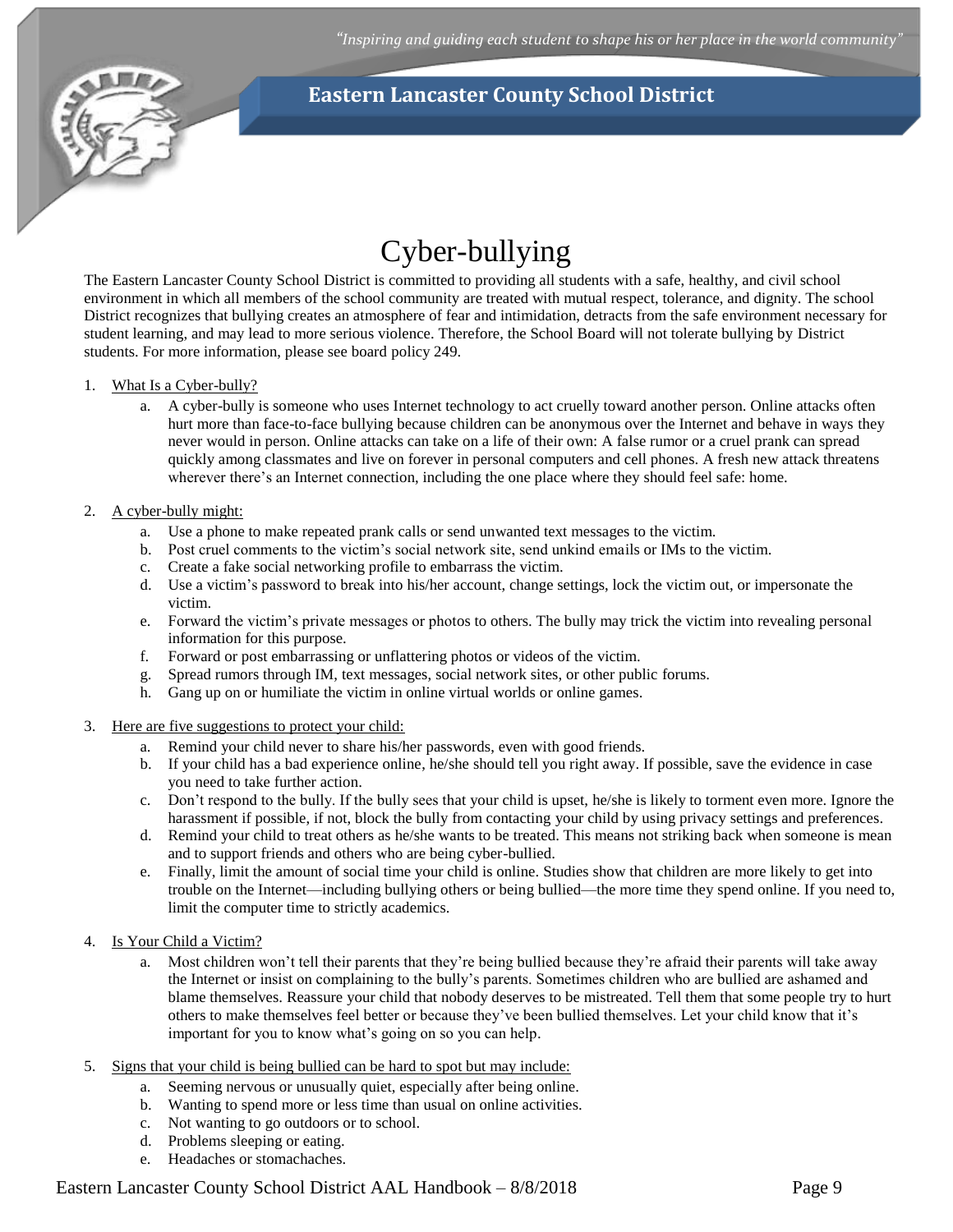

- f. Trouble focusing on schoolwork.
- 6. If you suspect your child is being cyber-bullied, talk to him/her. Tell your child that by talking it over, you can work out a plan to deal with bullying. You might:
	- a. **Contact the bully's parents.** Be careful if you decide to do this because it can backfire and make the bullying worse. It's best if you already know the other child's parents and get along with them.
	- b. **Contact your school officials.** Make them aware of the problem and ask them to be on the lookout for signs that your child is being bullied at school. The school counselor or principal may have some strategies or even programs in place for handling bullying in school.
	- c. **Look into filing a complaint against the bully if the behavior persists.** Most internet service providers, websites, and cell phone companies have policies against harassment. You may be able to have the bully's account revoked.
	- d. **Contact the police if you fear for your child's safety.** Cyber-bullying can cross into criminal behavior if it includes threats of violence, extortion, child pornography, obscenity, stalking, extreme harassment, or hate crimes.
- 7. If you learn that your child is being cruel to someone online, find out why. Often, cyber-bullies are victims themselves. If this is the case with your child, go over the suggestions to help protect them against being bullied. But remind them that bullying someone online or off is never ok.
- 8. If your child notices someone else being picked on, encourage him/her to support the victim. Many social websites, such as YouTube and Facebook, allow users to report abuse. Bullies often back down when others make it clear they won't tolerate rude or nasty behavior.
- 9. Cyber-bullying may be the most common online danger, but as a parent, talking openly about the issue is the best way to give your child the tools to protect him/herself from virtual sticks and stones.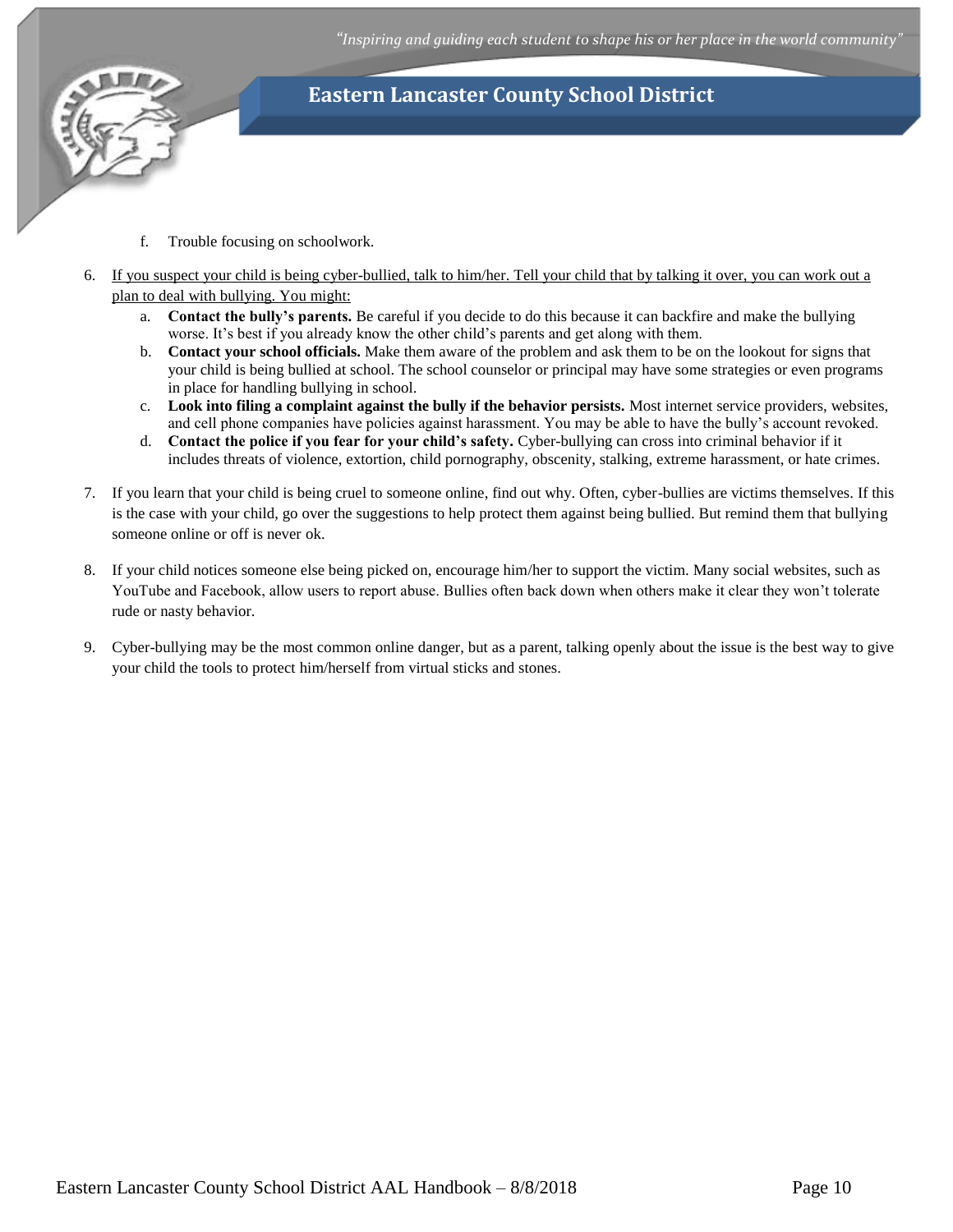*"Inspiring and guiding each student to shape his or her place in the world community"*



# **Eastern Lancaster County School District**

# Laptop Use and Classroom Routines

## <span id="page-10-0"></span>**Lockers**

- $\triangleright$  Your laptop should be stored at all times in your locker if it is not stored with you.
- $\triangleright$  Never pile things on top of your laptop.
- $\triangleright$  Never leave your laptop on the bottom of the locker.
- $\triangleright$  Never leave the locker set to open without entering the combination.

## Hallways

- $\triangleright$  Keep your laptop in the carrying case at all times.
- Always use the handle, strap, or two hands to carry the laptop.
- $\triangleright$  Never leave the laptop unattended for any reason.
- $\triangleright$  Close the lid of your laptop before you change classes to put the computer asleep. Do not shutdown the computer.

## Classroom Habits

- $\triangleright$  Center the laptop on the desk.
- $\triangleright$  Close the lid of the laptop before standing up.
- $\triangleright$  Lock the computer before walking away from it.
- $\triangleright$  Do not put any foreign objects (i.e. pencil) on the laptop keyboard (if the lid closes, it will break the screen).
- $\triangleright$  Follow all directions given by the teacher.

### Care of Laptop at Home

- $\triangleright$  Charge the laptop fully each night.
- $\triangleright$  Use the laptop in a common room of the home.
- Store the laptop on a desk or table never on the floor!
- $\triangleright$  Protect the laptop from:
	- o Extreme heat or cold.
	- o Food and drinks.
	- o Small children.
	- o Pets.

## Traveling To and From School

- $\triangleright$  Completely shut down the laptop before traveling.
- $\triangleright$  Do not leave the laptop in a vehicle.
- $\triangleright$  Use your carrying case by the handle or shoulder strap.
- $\triangleright$  If ever in a situation when someone is threatening you for your laptop, give it to them and tell a staff member as soon as you arrive at school.
- $\triangleright$  Stolen laptops are to be reported to the local police department as soon as possible.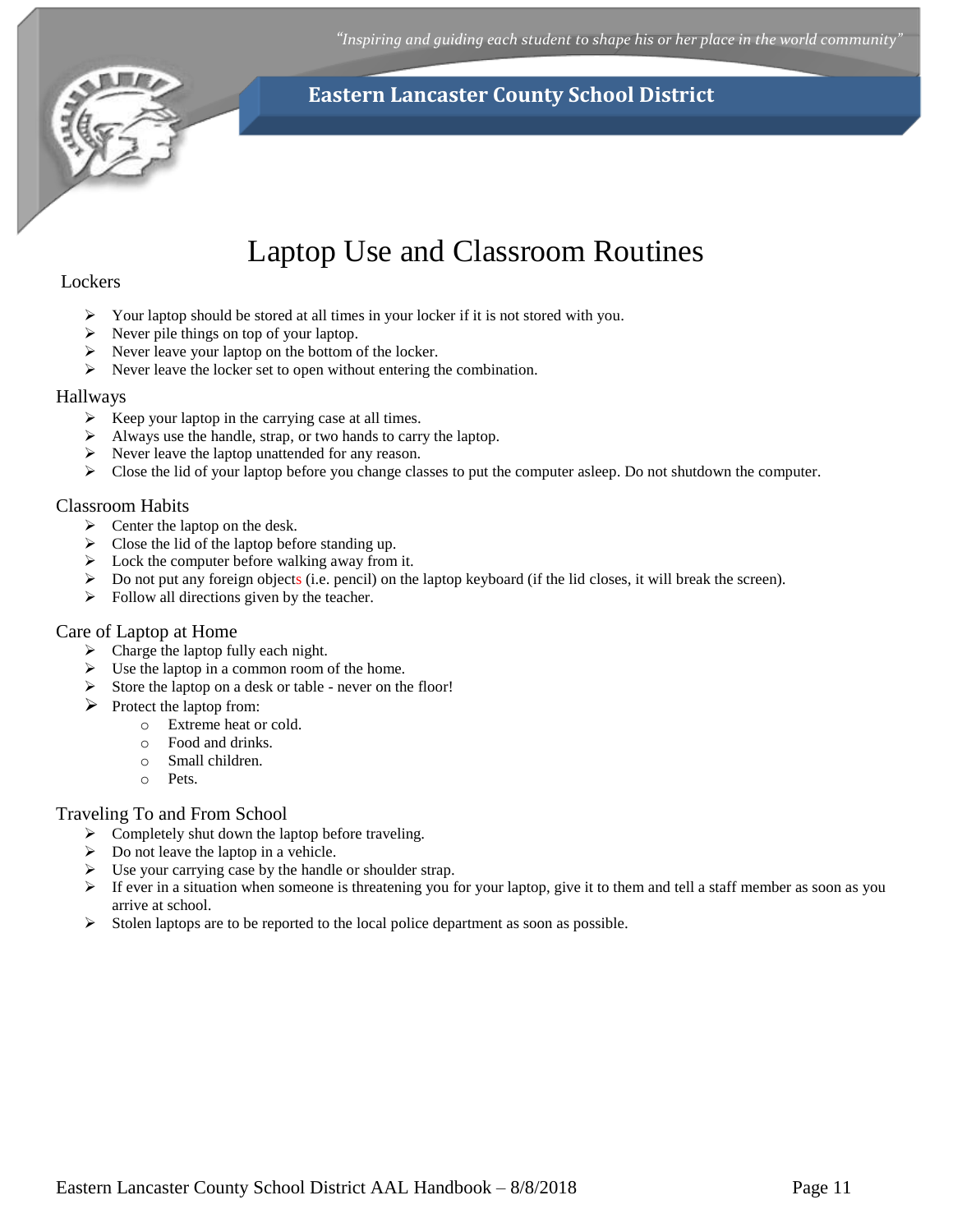

# 2018-2019 Replacement Cost Matrix

<span id="page-11-0"></span>

| Item missing/damaged     | Lenovo $x140$ | Lenovo 11e (Touch) | Lenovo 300e (Touch) |
|--------------------------|---------------|--------------------|---------------------|
| <b>Carrying Case</b>     | \$27          | \$27               | \$27                |
| Base (plastic)           | \$40          | \$30               | \$40                |
| Keyboard Bezel (plastic) | \$40          | \$67               | NA                  |
| LCD cover (plastic)      | \$55          | \$50               | \$50                |
| LCD Bezel (plastics)     | \$45          | \$30               | \$30                |
| Keyboard                 | \$75          | \$45               | \$65                |
| LCD Screen               | \$30          | \$150              | \$150               |
| Motherboard              | \$150         | \$150              | \$150               |
| Hard drive               | \$65          | \$65               | \$65                |
| <b>Battery</b>           | \$75          | <b>NA</b>          | NA                  |
| A/C Charger (brick)      | \$45          | \$45               | \$20                |
| Power Cord (AC side)     | \$5           | \$5                | \$5                 |

## **Payment Timeline**

If it is determined that it is the responsibility of the parents/guardians to pay for damages or loss, invoices should be paid within 30 days of receipt. If bills are not cleared within 30 days, students/parents will be invoiced for labor costs as well. Invoices over 90 days may be filed with the District Magistrate. Payment plans can be setup (if necessary) by contacting Mrs. Erika Neidermyer at 354-1501.